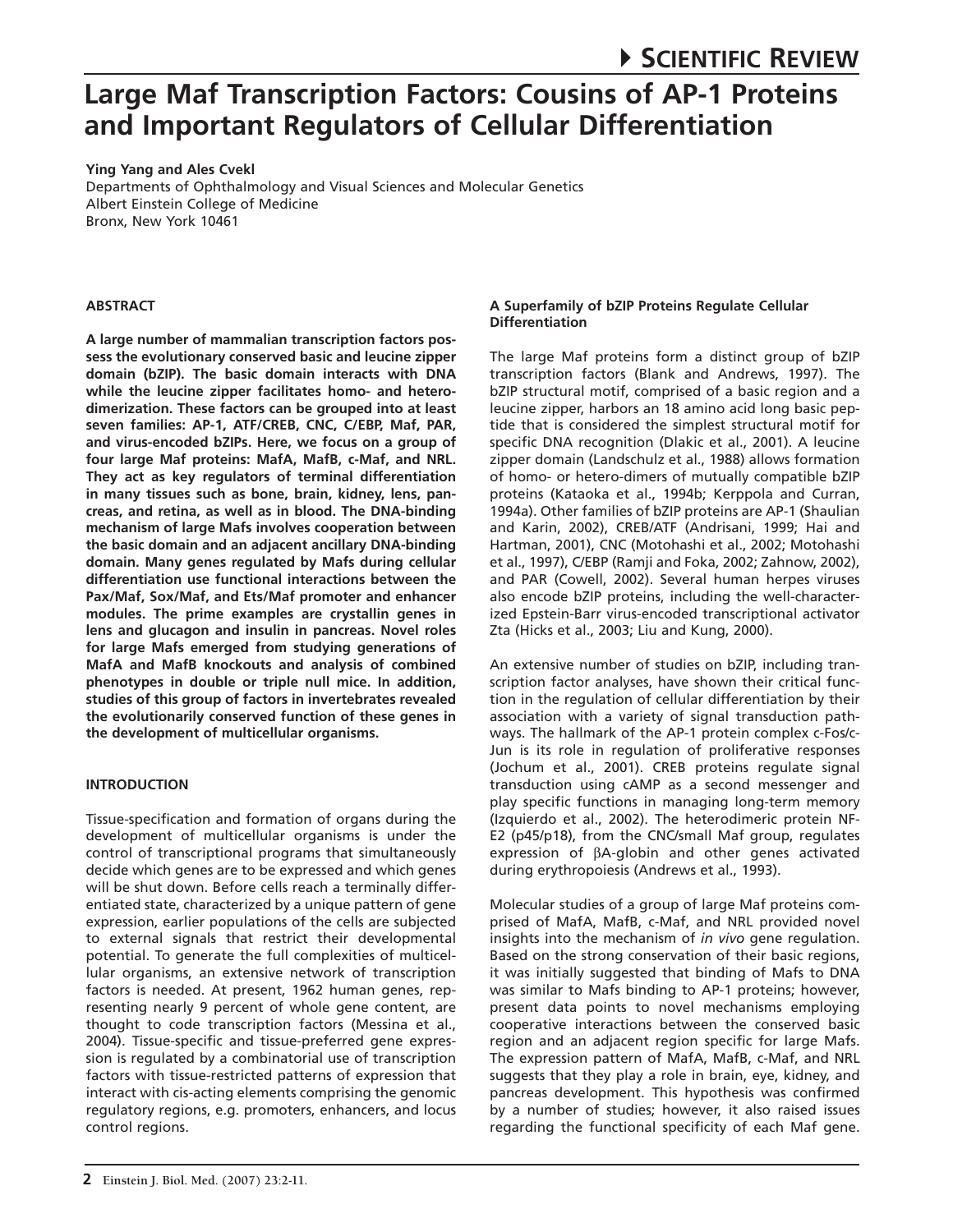

**Figure 1 i Transcription Factors Comprising the bZIP Superfamily.** The individual families are given in alphabetical order. For the most complete list of 53 human bZIP proteins excluding MafA, see Vinson et al. 2002.

More recent studies were aimed at dissecting the signal transduction pathways during terminal cell differentiation that may involve modification of large Mafs. The aim of this review is to summarize the recent advances made in the field of molecular biology and genetics on this intriguing family of transcription factors.

#### **History and Nomenclature of Mafs**

The founding member of the Maf family, v-maf, was identified in 1989 from natural musculo-aponeurotic fibrosarcoma of chicken in a gag-maf locus from the replication-defective retrovirus AS42 (Nishizawa et al., 1989). Using a probe containing a v-maf sequence, cellular counterparts, c-Mafs, were cloned from a number of vertebrate genomes (Nishizawa et al., 1989). In contrast to the AP-1 proteins c-Jun and c-Fos, endogenous c-Maf expression is not induced by mitogens (Nishizawa et al., 1989). The protein encoded by c-Maf possesses a bZIP domain close to its C-terminus. Molecular dissection studies identified additional functional domains, (see Figure 2) including the ancillary DNA binding region, hinge domain, and acidic transcriptional activation domain (Blank and Andrews, 1997; Kataoka et al., 1993). A retinal-specific cDNA related to Maf sequences was isolated by screening a subtractive library and named the neural retina leucine zipper (NRL) (Swaroop et al., 1992). The NRL domain structure is similar to c-Maf (see Figure 2), though its internal regions are shorter.

MafB was cloned as an abundant gene expressed in the developing caudal hindbrain and was shown to match with the disease causing gene in the mouse strain Kreisler (Krml1) (Cordes and Barsh, 1994). Additional clones encoding MafK, MafF (Fujiwara et al., 1993), MafB (see Figure 2), and MafG (Kataoka et al., 1994a; Kataoka et al., 1995; Kataoka et al., 1994b) were isolated by Nishisawa and associates using c-Maf as a probe and low stringency hybridization conditions. Rat homologues of MafB and c-Maf were obtained from screening the liver cDNA library using a v-maf probe and were called Maf1 and Maf2, respectively (Sakai et al., 1997). In contrast to c-Maf, the genes MafK, MafF, and MafG encode shorter proteins lacking the transcriptional activation domains. These proteins, which act as transcriptional repressors, were called small Mafs. Nevertheless, small Mafs can form heterodimers with cap'n'collar (CNC) proteins that harbor transcriptional activation domains.

The Drosophila cap'n'collar, the founding member of the CNC group, regulates head segment identity (Mohler et al., 1991). The erythroid-specific transcription factor NF-E2 is a heterodimer of CNC-like p45 and p18/MafK (Andrews et al., 1993) and serves as a key regulator of the β-globin locus via binding to both specific promoters and to the locus control region (LCR) (Motohashi et al., 2002; Motohashi et al., 1997). Other members of the CNC group are listed in Figure 1.

The remaining large Maf protein, MafA/L-Maf, was independently discovered in the quail retina (Benkhelifa et al., 1998) and chicken lens library (Ogino and Yasuda, 1998). Mammalian homologues of MafA were cloned based on the prediction of a novel human Maf gene on chromosome 8q24 by PCR, and independently by analysis of proteins interacting with a key regulatory region RIPE3b in the insulin promoter (Kataoka et al., 2002; Olbrot et al., 2002).

Phylogenetic analysis of 38 genomic large Maf sequences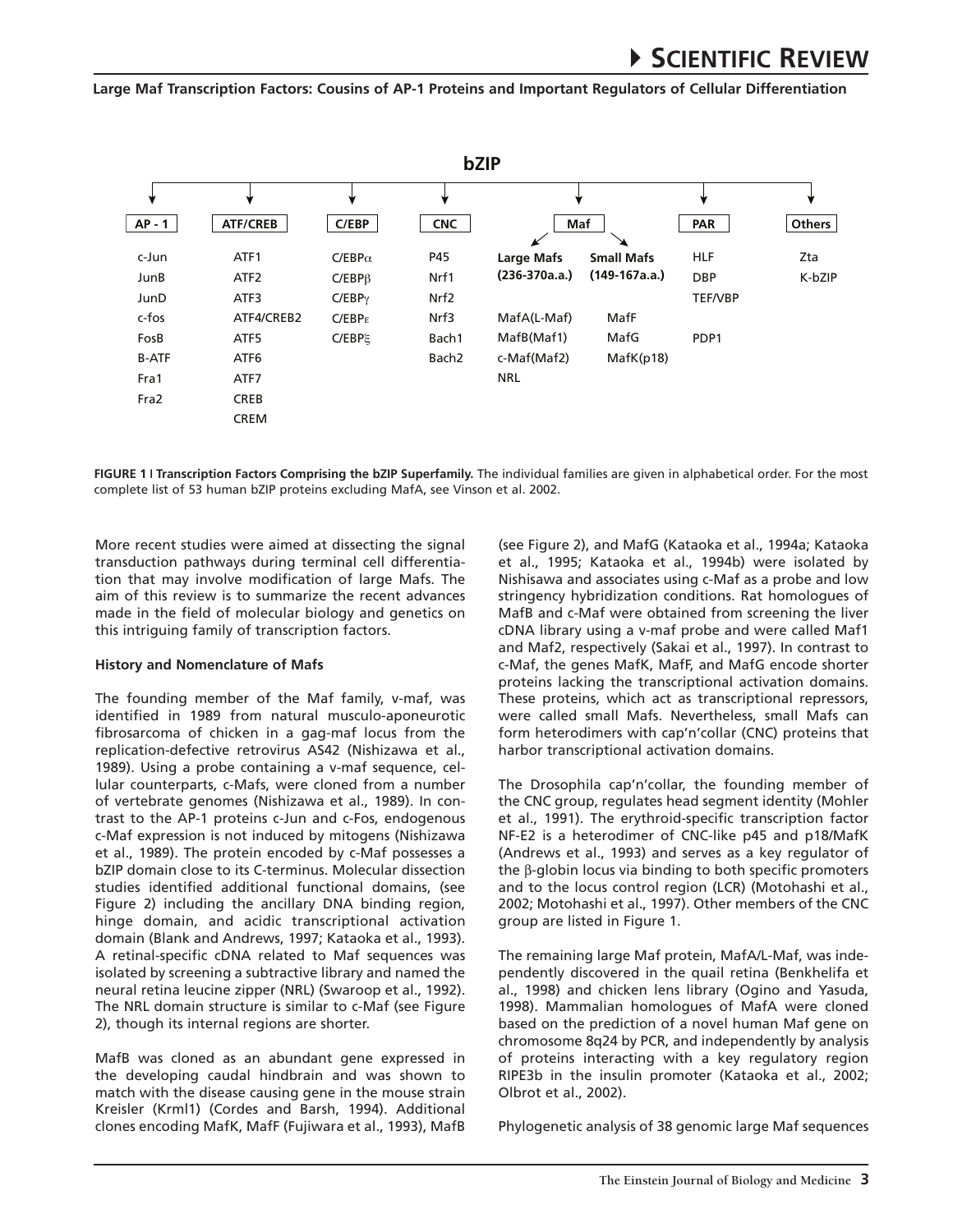# 4**Scientific Review**

**Large Maf Transcription Factors: Cousins of AP-1 Proteins and Important Regulators of Cellular Differentiation**



**Figure 2 i A Diagrammatic Representation of Molecular Structure of Human Large Mafs.** The structural domains including the transactivation domains, ancillary DNA binding domains (ADBDs), basic regions, leucine zippers, histidine- and glycine-rich domains are shown in boxes.

are in agreement with the single origin of the large Maf gene precursor (Coolen et al., 2005). This study assigned the *Xenopus laevis* XlMaf gene, previously considered a MafA orthologue, to the NRL class. This analysis also identified a separate line of three MafL genes in *Drosophila melanogaster*, *Ciona intestinalis* and *Strongylocentrotus purpuratus*. The function of these single-copy large MafL genes in evolutionary distinct species is thought to provide information regarding the ancestral function of the XlMaf gene.

### **Structure and DNA-binding of Large Mafs**

The bZIP domain of MafA, MafB, c-Maf, and NRL is located near the C-terminus and is highly homologous to a similar domain in the AP-1 and CREB/ATF proteins. However, all large Mafs possess an adjacent homologous region, initially termed the extended homology region. This region was subsequently shown to mediate DNA binding and was named the ancillary DNA-binding domain (ADBD) (Dlakic et al., 2001). Large Mafs share an N-terminal transcriptional domain, consisting of approximately 100 amino acid residues rich in serine, proline, and tyrosine. The linker region between these domains is of variable length (Figure 2). MafA, MafB, and c-Maf contain histidine repeats between the transactivation domain and the ancillary DNA-binding domain. Another feature of this linker is the presence of a domain rich in glycine residues between the histidine repeats and ADBD. MafA, MafB, and c-Maf lack introns, while NRL is encoded by four exons.

The leucine zipper allows the formation of Maf homoand heterodimers with other compatible bZIP proteins (Kataoka et al., 1995; Kataoka et al., 1994b; Kerppola and Curran, 1994a; Kerppola and Curran, 1994b). The "compatibility code" is not fully understood; however, a method to assess possible complex formation is based on the evaluation of hydrophobic, electrostatic, and Van der Waal's interactions inside the dimerized leucine zipper domains (Vinson et al., 2002). Experimentally, heterodimers of c-Maf and NRL with c-Fos and c-Jun were observed in vitro (Kerppola and Curran, 1994a; Kerppola and Curran, 1994b). MafA, but not MafB, also can heterodimerize with c-Jun (Benkhelifa et al., 1998; Kerppola and Curran, 1994a). It has been proposed that large Mafs can heterodimerize with each other (Vinson et al., 2002). Since a number of bZIP proteins are alternatively spliced, including CREB, CREM, and c-Maf, the number of potential heterodimers consisting of at least 54 cellular members of this family (Figure 1) is enormous.

The DNA-binding mechanism of large Mafs represents a novel paradigm in gene regulation. Early studies of c-Maf resulted in a concept that c-Maf binding sites, called Maf recognition elements (MAREs), are derivatives of sites recognized by AP-1 and ATF/CREB proteins. *In vitro* selection of the optimal binding sites for c-Maf generated two 13 and 14 base pair palindromic sequences, TGCTGACTCAGCA (T-MARE) and TGCTGACGTCAGCA (C-MARE) (Kataoka et al., 1994b). In support of this, T-MARE and C-MARE contain AP-1 (TPA-responsive element) and CRE consensus motifs in the middle region, respectively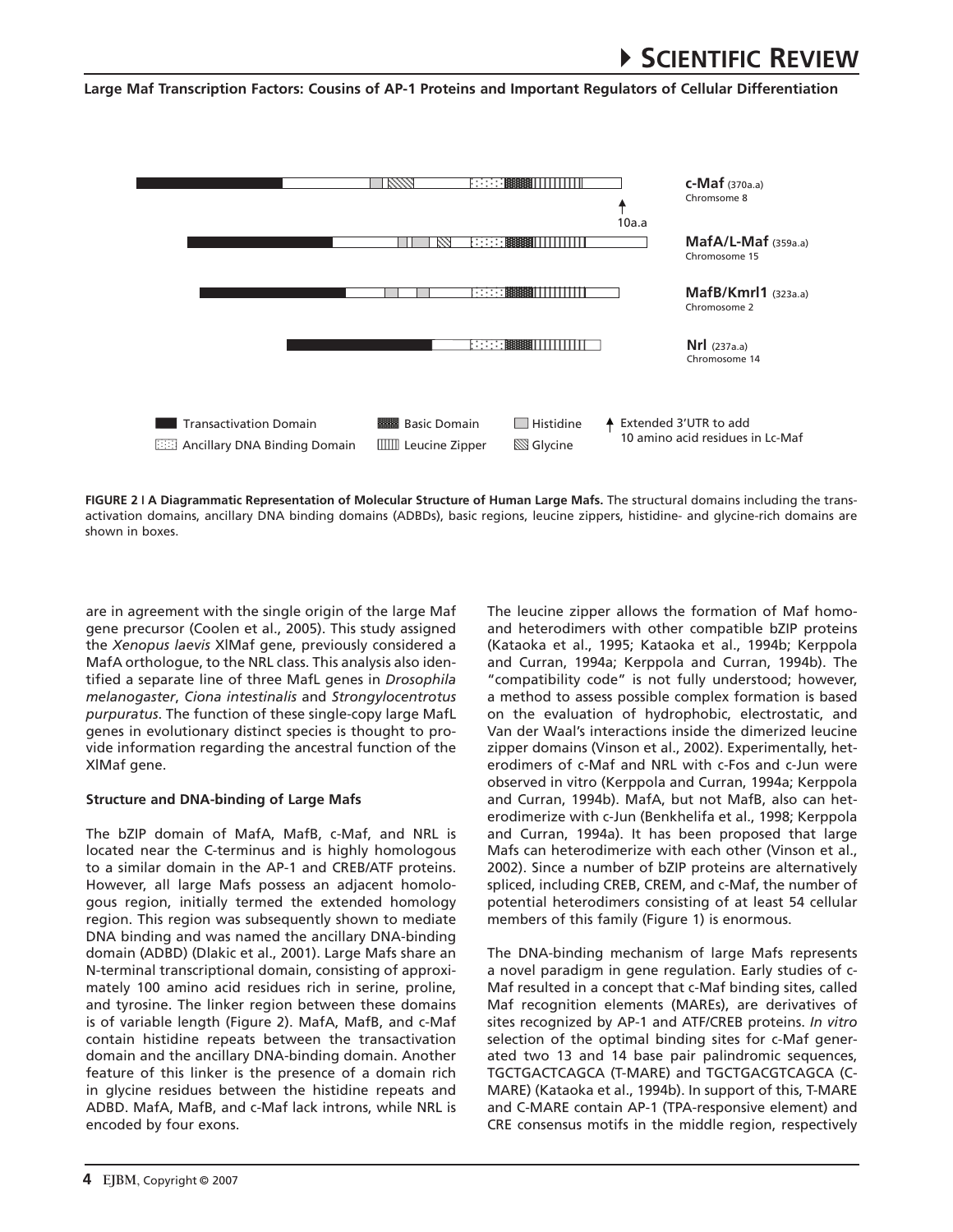(see Figure 3). Similar studies of c-Maf and NRL homodimers also identified binding to palindromic recognition sites with the consensus sequences  $TGC(N)_{6-7}GCA$ (Kerppola and Curran, 1994a), but they lack the internal AP-1 site. In addition, Fos/NRL, Jun/NRL, and Fos/c-Maf heterodimers recognized the nonpalindromic consensus sequence  $TGAC(N)_{3,4}GCA$ . However, a compilation of natural Maf-binding sites shows that the 5'-half binding sequence TGCTGA, comprised by a Maf-motif TGC and an AP-1 motif TGA, is almost perfectly conserved in these sites (see Figure 3). A detailed biochemical study of c-Maf binding to DNA resulted in a model based on cooperative binding mediated by the basic and ancillary regions. The ancillary region is thought to adopt a helix-turn-helix structural-recognition motif (Dlakic et al., 2001), which is found in other classes of vertebrate DNA-binding proteins including homeodomain, paired domain, and winged helix/Ets proteins (Sato, 2001; Underhill, 2000; Xu et al., 1999). This model fully explains the extended 13 and 14 base pair Maf recognition sequences and the critical roles of the two TGA repeats at positions -6/-5/-4 and +4/+5/+6 (see Figure 3). However, as mentioned previously, sequence analysis of the Maf binding sites found in rhodopsin, crystallin, and other genes showed high conservation of 5'-TGCTGA-3' only in the 5'-half region. In the 3'-half site, the GCA motif is less frequent than the opposite TGC motif (see Figure 3). Hence, it is sometimes complicated to predict the Maf protein recognition sites *in vivo* as it is necessary to consider the flexibility of Maf binding that reduces the stringency of "consensus" sequences (Andrews et al., 1993; Kataoka et al., 1994b; Kerppola and Curran, 1994a; Kurschner and Morgan, 1995).

#### **Expression Pattern of Large Mafs in Developing Vertebrate Embryos and Adult Tissues**

MafA, the human/mouse homologue of chicken L-Maf (Ogino and Yasuda, 1998) and quail MafA (Benkhelifa et al., 1998), is expressed in the insulin producing β-cells

| Chicken     | $\alpha$ A-crystallin | <b>TGC</b> TGACCACGTT<br>MafA                       |
|-------------|-----------------------|-----------------------------------------------------|
| Mouse       | insulin               | <b>TGCAGCTTCAGCC</b>                                |
| Mouse       | $\alpha$ B-crystallin | – MafB<br>TGAGTACCGGGTA                             |
| Mouse       | $\alpha$ A-crystallin | <b>TGC</b> TGACGGTGCA                               |
| Mouse       | γF-crystallin (rev)   | <b>TGC</b> TGACGGTGCA                               |
| Mouse       | $\beta$ B2-crystallin | <b>TGC</b> TGACCCGGGC                               |
| Mouse       | L7 (-22)              | <b>GTCTGAGCCTCCC</b><br>c-Maf                       |
| Mouse       | p53                   | <b>TCCTGACTCTGCA</b>                                |
| Mouse       | Collagen II (rev)     | TACAGAGCCCGAT                                       |
| Mouse       | $II - 4$              | <b>TGC</b> TGAAACCAAG                               |
| Human       | rhodopsin             | <b>TGC</b> TGATTCAGCC                               |
| Human       | PDE-6a                | <b>NRL</b><br>CACTGATCCTCAT                         |
| Mouse       | $\beta$ -PDE          | AGCTGACTCACTC                                       |
|             |                       | $-6 - 5 - 4 - 3 - 2 - 1$ • $+1 + 2 + 3 + 4 + 5 + 6$ |
| "consensus" |                       | TGCTGAN CONGNN                                      |
| $AP-1$      |                       | TGAGA                                               |
| Type V-Mare |                       | TGCNNNNNNNGCA                                       |
| T-Mare      |                       | TGCTGACTCAGCA                                       |
| ARE         |                       | TGACNNNGC                                           |

**Figure 3 i A Compilation of DNA-Binding Sites Recognized by Large Mafs.** Thirteen Maf binding sites were aligned and a "consensus" sequence was derived. Nucleotides with 90 percent conservation are shown in bold. A consensus binding site for AP-1 proteins is shown for comparison. Type V-MARE was derived from studies of c-Maf and NRL homodimers (Kerppola and Curran, 1994a; Kerppola and Curran, 1994b), and T-MARE was generated from a random pool of oligonucleotides (Kataoka et al., 1994b). A 10 base pair consensus antioxidant responsive element (ARE) recognized by CNC-bZIP factor Nrf2 can also bind c-Maf (Dhakshinamoorthy and Jaiswal, 2002).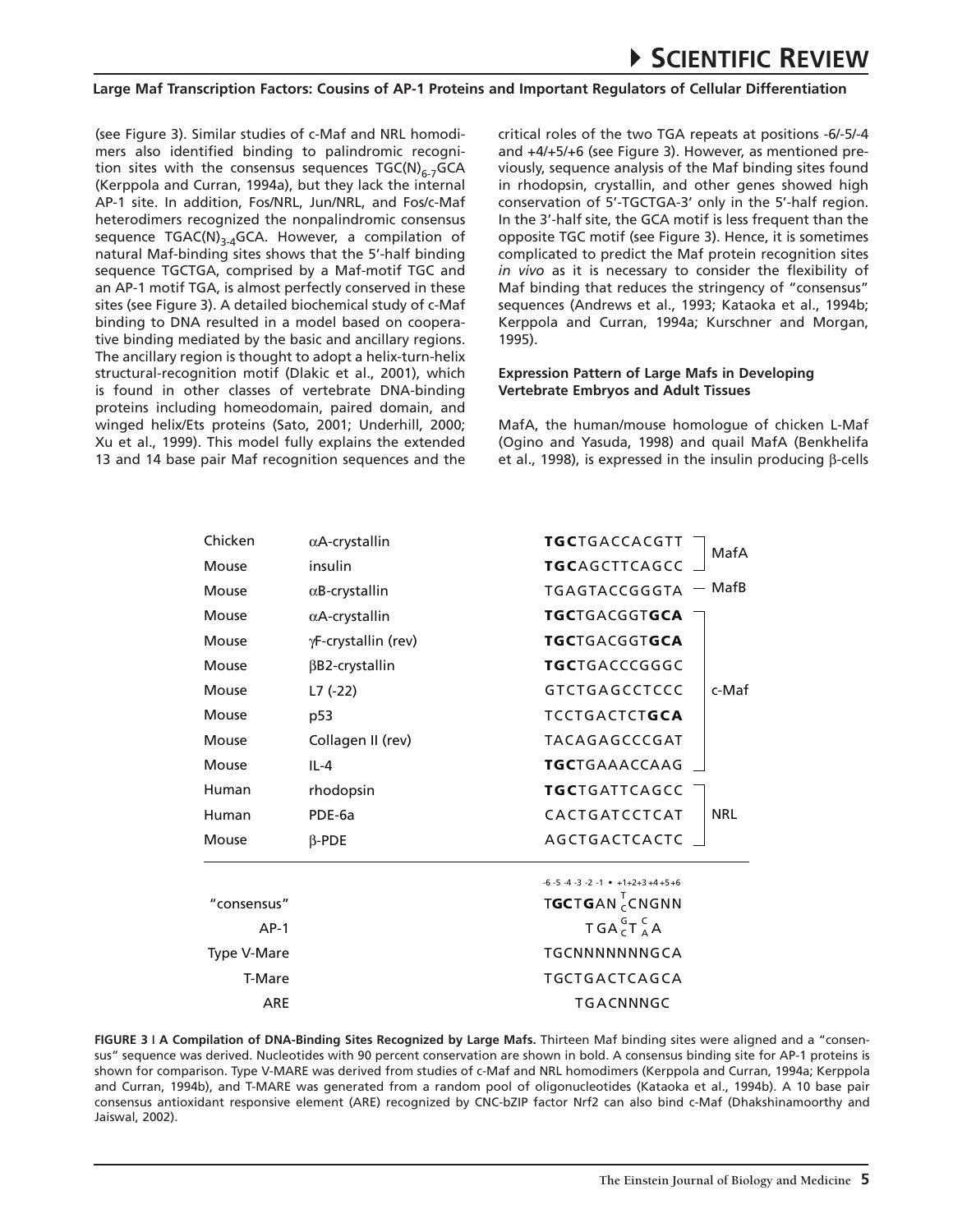of the pancreas as well as in the eye. In contrast, its expression is not detected in the  $\alpha$ -cells of the pancreas (Kataoka et al., 2004). Northern blot analysis using RNA from adult mouse tissues did not identify additional sites of expression, though expression of chicken MafA was detected in the developing brain, eye, ear, muscle, pancreas, peripheral nervous system, and spinal cord (Lecoin et al., 2004). In chick lens, MafA/L-Maf is first detected when the evaginating optic vesicle makes contact with the overlaying surface ectoderm (Ogino and Yasuda, 1998; Yoshida and Yasuda, 2002). Expression of this gene persists both in embryonic chicken lens epithelium and fibers. MafA is expressed in the developing quail neuroretina and its peak expression coincides with its differentiation (Benkhelifa et al., 1998). Additional studies of MafA in the developing mouse embryo are necessary to clarify its possible expression outside the eye and pancreas. Based on the UniGene databank, human MafA is also expressed in kidney, lung, and blood.

The expression of MafB has been studied in mice, rats, chicken, and zebrafish. In mice, the analysis focused on the eye and brain. MafB expression at the mRNA level was detected from E10.5 in mouse lens vesicle (Kawauchi et al., 1999) following the onset of c-Maf expression. *In situ* hybridizations pointed to high levels of MafB expression in lens epithelial cells (Cordes and Barsh, 1994; Kawauchi et al., 1999; Kim et al., 1999; Reza and Yasuda, 2004; Sakai et al., 1997; Yoshida et al., 1997; Yoshida and Yasuda, 2002). MafB has a well-established role in hematopoiesis as it is expressed only in myelomonocytic cells and can suppress erythroid differentiation (Sieweke et al., 1996; Eichmann et al., 1997). The significance of MafB expression in mouse brain and kidney is described below. Zebrafish MafB is identical to a mutation called valentino (Val) (Moens et al., 1998). The hindbrain of Val mutants is shortened by the length of one rhombomere.

In the mouse embryo, c-Maf is dynamically expressed in multiple tissues with different onsets of expression. In the lens, c-Maf mRNA was first detected in the lens placode at E9 - 9.5 during the process of lens invagination (Kawauchi et al., 1999). A parallel study found onset of its expression in lens vesicle at E10.5 (Ring et al., 2000). Its expression is evenly maintained in lens vesicle, but is dramatically upregulated in primary lens fiber cells (Ring et al., 2000). Mouse c-Maf is also widely expressed outside of the eye in regions such as the spinal cord, cartilage, spleen, kidney, heart, lung, intestine, muscle, uterus, and liver (Ring et al., 2000; Sakai et al., 1997). In rat lens, c-Maf/Maf2 mRNA was detected mainly in lens fiber cells, with the strongest expression occurring in cells that form the lens equator and then differentiate into secondary lens fiber cells (Yoshida et al., 1997). In chicken, ocular c-Maf expression pattern is still unclear. The onset of c-Maf expression was reported in lens at stage HH14 (Yoshida and Yasuda, 2002); however, the same authors later concluded that expression starts at stage HH12, about four hours after the onset of MafA/L- Maf in the invaginating lens placode, and appears to be more abundant than MafA/L-Maf in five day old chick embryo (Reza and Yasuda, 2004).

Expression of NRL is restricted to the retina with weak expression in the lens (Liu et al., 1996), blood, liver, muscle, and testis. In contrast to other large Mafs expressed during the early stages of lens development, NRL is detected in the mouse lens from E14.5 both in the secondary fiber cells and the lens epithelium (Liu et al., 1996). RT-PCR from various stages of postnatal mouse lenses showed its weak but persistent expression in the lens (Yang and Cvekl, 2005).

The most intriguing aspect of large Maf genes is the variability of their expression in mouse, chicken, and quail embryonic lenses. Two recent studies of Maf expression in *Xenopus laevis* (Ishibashi and Yasuda, 2001) and *Xenopus tropicalis* (Coolen et al., 2005) further confirmed distinct expression patterns of Maf paralogous genes. For example, both *Xenopus* MafB genes are expressed in the presumptive lens ectoderm followed by the expression of Xtc-Maf (Coolen et al., 2005). However, this Xtc-Maf expression is transient and the invaginating lens placode later expresses XtMafB and XtNrl. Thus, expression domain shuffling, rather than evolutionary conservation, marks lens development (Coolen et al., 2005).

#### **Developmental Abnormalities and Diseases Caused by Mutations in MafB, c-Maf, and NRL**

The Kreisler (Krml1) X-ray-induced viable mutation in MafB is linked to segmentation abnormalities in the caudal hindbrain and defective inner ear development in homozygous mice (Cordes and Barsh, 1994), though no eye abnormalities are observed in the Krml1 mice. It has been suggested that the Krml1 does not represent a null mutation (Eichmann et al., 1997), as the mutation specifically abolishes MafB expression in early hindbrain. Mutagenesis with ethylnitrosourea generated a lethal krenu allele and revealed the critical function of MafB for cellular differentiation of podocytes (Sadl et al., 2002). Recent inactivation of MafB resulted in fatal central apnea, demonstrating the essential role of MafB in central respiratory control, possibly due to its expression in rhythmogenic preBotC neurons (Blanchi et al., 2003).

The major phenotype of the c-Maf null mouse model is defective lens fiber cell differentiation (Kawauchi et al., 1999; Kim et al., 1999; Ring et al., 2000). No gross abnormalities were observed in c-Maf heterozygous mice, though null mice died within a few hours after birth. Lens development was normal during the early stage of invagination, but loss of both c-Maf alleles prevented fiber cell elongation at E12.5. Expression of Sox2, Eya1, 2, and Pax6 is not affected in the lens, demonstrating that c-Maf does not regulate these lens lineage-specifying factors. However, virtually all crystallins are expressed at reduced levels. For example αA-crystallin expression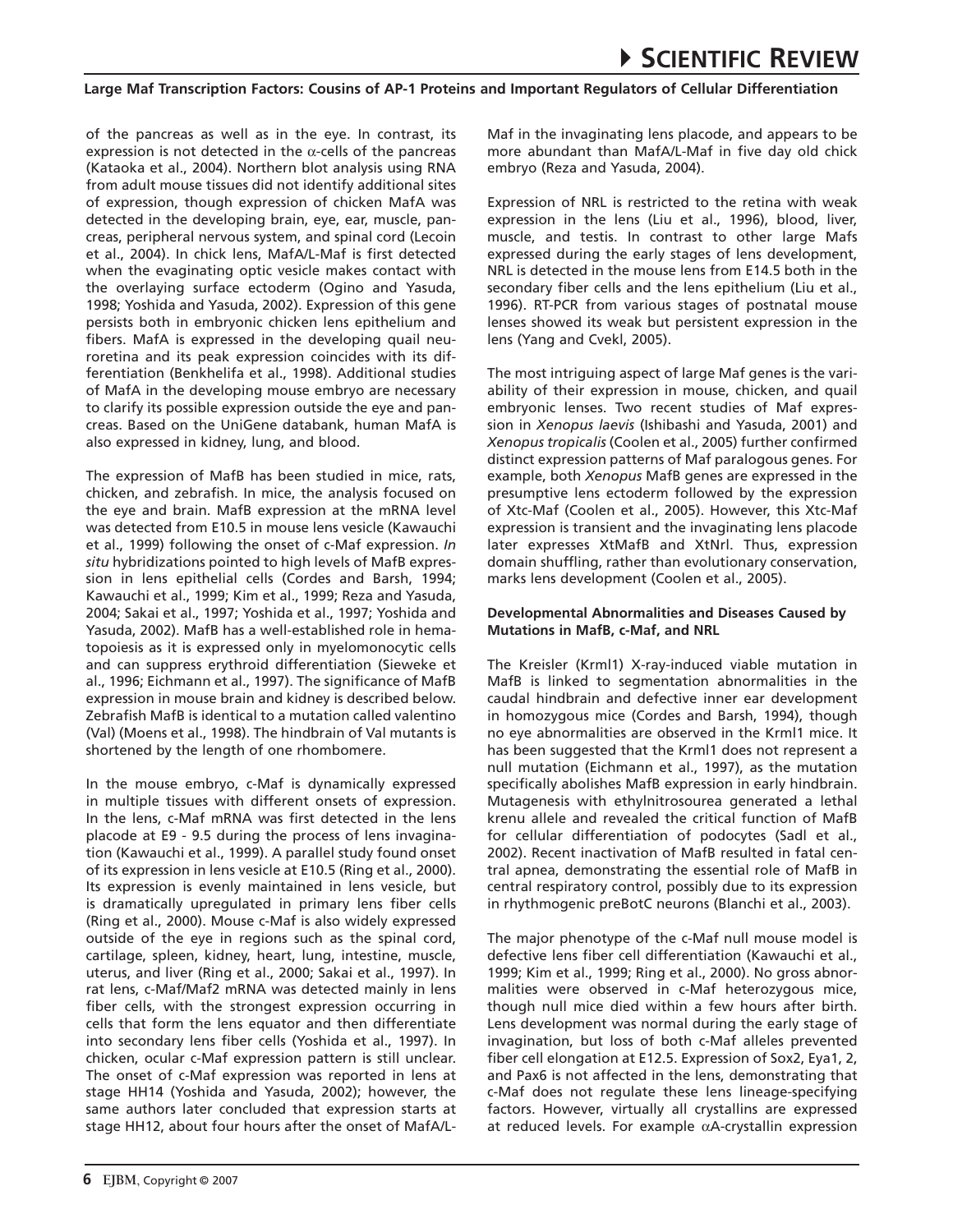is reduced to one percent of the mRNA level present in the wild type lens. Furthermore, no detectable expression of βB2-, βA3/A1-, βA4-, or γD-crystallin was shown (Ring et al., 2000). In contrast, expression of the lensspecific proteins CP49 and filensin were not impaired in c-Maf-/- lenses (DePianto et al., 2003). Recent studies analyzing the c-Maf null model have shown that c-Maf facilitates the initial phase of chondrocyte terminal differentiation during bone development (MacLean et al., 2003).

A natural heterozygous point mutation in the mouse c-Maf (R291Q) basic domain results in mild pulverulent cataracts named "opaque flecks in lens" (Ofl), although heterozygous c-Maf+/- lenses described above show no cataract (Lyon et al., 2003). This mutation can have a dominant effect in a selective alteration of DNA-binding specificity of the c-Maf (R291Q) homodimers containing one or both mutated forms. In addition, Ofl/Ofl mice develop renal tubular nephritis contributing to early lethality. The human c-MAF mutation, R288P, also in the basic region causes a similar type of cataract with variably associated microcornea and iris coloboma (Jamieson et al., 2003).

Missense mutations in the human NRL are associated with autosomal dominant retinitis pigmentosa (Bessant et al., 1999; Mitton et al., 2000). NRL null mice completely lose rod function while the heterozygous retina appear normal. No lens phenotype was reported in this study (Mears et al., 2001).

## **Mechanism of Gene Regulation by Mafs: Signal Transduction, Target Genes, and Protein-Protein Interactions**

The specificity of the action of Mafs depends on their expression pattern, relative abundance, regulation via post-translational modifications, protein stability, and interactions with other transcription factors. The biological function of quail MafA is dependent on the phosphorylation of two serine residues, S14 and S65, in the transcriptional activation domain (Benkhelifa et al., 2001). Site-directed mutagenesis of these residues resulted in reduced but not abolished activities in the process of ectopic induction of  $\alpha$ -,  $\beta$ , and δ-crystallins in chicken embryonic neuroretina. Additional studies have shown that  $p38\alpha$  and  $p38b$  MAP kinases phosphorylate MafA (Sii-Felice et al., 2005), and that MafB and c-Maf are also phosphorylated by these systems. NRL forms at least six distinct phosphorylated variants in rod photoreceptor nuclei (Swain et al., 2001). Interestingly, serine 50 in NRL appears to be homologous to serine 65 in MafA (Benkhelifa et al., 2001). This serine 50 to threonine substitution in NRL is implicated in retinal pigmentosa (Bessant et al., 1999).

Primary lens fiber cell differentiation is regulated by fibroblast growth factors (FGFs) originating from the retina (Lang, 2004; McAvoy et al., 1991). A connection between the activity of chicken L-Maf and FGF2 signaling suggested that MEK1/ERK mediates FGF-2 signaling, but the outcome was repression of the chicken αA-crystallin promoter activity in transiently transfected lens cells (Ochi et al., 2003). Phosphorylation of threonine 57 and serine 65 residues appeared to control L-Maf activity, and this modification reduced its stability in lens cells. Activated ERK is found in lens epithelium where it may degrade L-Maf (Ochi et al., 2003). Since this possibility is inconsistent with the presumptive role of L-Maf in lens placode formation and its key role in the chicken αA-crystallin expression (Ogino and Yasuda, 1998), additional work is needed to clarify this problem.

The number of known genes directly regulated by large Mafs is in its infancy. Mammalian MafA has been shown to regulate insulin expression in β-cells of the pancreas in two ways: via direct binding to DNA in the promoter, and in concert with other DNA-binding factors including NeuroD, Pdx1, Nkx2.2, and Pax6 (Cissell et al., 2003). Chicken L-Maf interacts with a single MARE in the -162 to  $+77$  promoter region of the chicken  $\alpha$ A-crystallin (Ogino and Yasuda, 1998) and requires additional lens lineage specifying factors including Pax6, to direct lens-specific expression (Cvekl et al., 1994). Other chicken crystallins, namely βB1- and δ-crystallins, are also regulated by MafA/L-Maf (Cui et al., 2004; Shimada et al., 2003).

Transfection studies demonstrated that MafB could activate several crystallin genes including the mouse αA-, αB- and γF-, chicken βB1-, and rat βB2-crystallin promoters (Cui et al., 2004; Doerwald et al., 2001; Yang et al., 2004; Yang and Cvekl, 2005). However, none of these genes demonstrated the specificity of MafB action. Certain genes regulated by MafB demonstrate a different paradigm as MafB is recruited to the promoter by other DNA-binding factors. MafB has been shown to act as an interaction partner and repressor of Ets-1, which represses transcription of the transferrin receptor (Sieweke et al., 1996). During megakaryocyte differentiation, extracellular signal-regulated kinase (ERK) induces expression of MafB and controls transcription of platelet GPIIb integrin (CD41) using DNA-binding GATA1 and Ets factors (Sevinsky et al., 2004).

c-Maf has been shown to regulate transcription of the L7 gene expressed in cerebellar Purkinje cells via two binding sites in the 5'-promoter (Kurschner and Morgan, 1995). These sites were both specific to c-Maf and NRL and were not activated by Fos or Jun. Tissue-specific expression of the interleukin-4 gene in CD4+ T helper (Th2) cells is regulated by synergism between c-Maf and the nuclear factor for activated T cells (NF-ATp), interacting with two sites in the proximal promoter region (Ho et al., 1996). In contrast, repression by c-Maf of the CD13/APN promoter in myeolid cells is mediated by c-Maf interaction with c-Myb (Hedge et al., 1998), consistent with c-Maf's role in hematopoietic development. Mouse p53 promoter is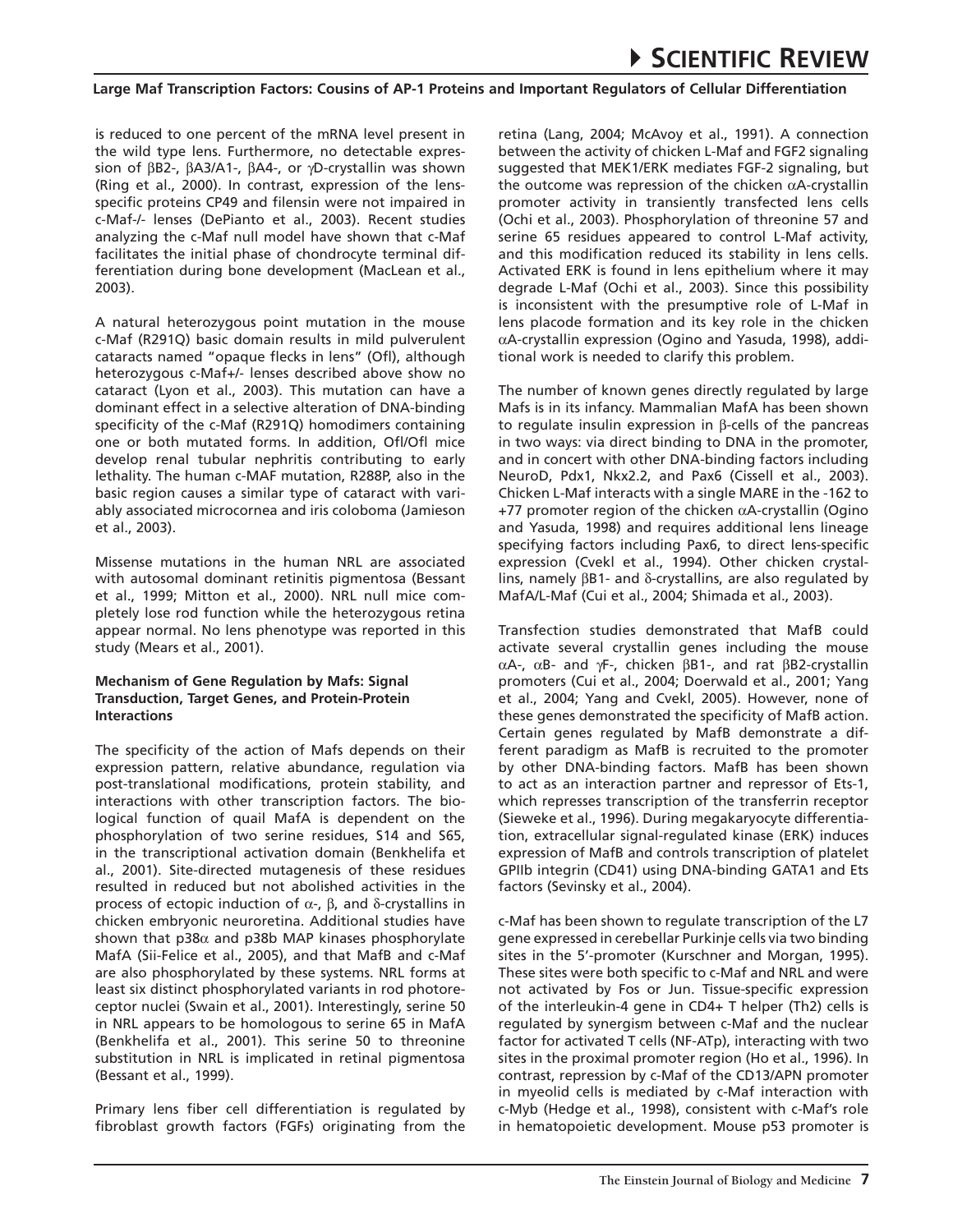also regulated by a promoter-proximal c-Maf-binding site (Hale et al., 2000). A long form of c-Maf (Lc-Maf) (see Figure 2) together with Sox9 synergistically activates type II collagen in developing chondrocytes (Huang et al., 2002). Finally, promoter studies of the mouse  $α$ A-, αB-, βB2, and γF-crystallin promoters are activated by c-Maf in the lens and non-lens cultured cells (Chauhan et al., 2004; Chen et al., 2002; Yang et al., 2004; Yang and Cvekl, 2005). *In vivo* interaction of c-Maf with the mouse αA-crystallin locus further demonstrates its key role in αA-crystallin gene expression (Yang et al., unpublished data). Considering the low expression of crystallins in the mouse retina (Xi et al., 2003), it is likely that the expression of MafA and NRL in the retina contributes to the expression of crystallins in this tissue. The increased presence of  $\alpha$ B- and other crystallins in the drusen of patients with age-related macular degeneration (AMD) raises the possibility that the pathology of AMD is linked to the abnormal expression of crystallins (Crabb et al., 2002).

While a positive role of c-Maf has emerged in lens biology, its high level of expression may interfere with the expression of genes encoding antioxidative and detoxifying enzymes regulated via the antioxidant responsive elements (AREs) (see Figure 3). It has been shown that c-Maf negatively regulates NAD(P)H: quinoneoxidoreductase (NQO1) and the glutathione S-transferase Ya subunit genes have AREs in their promoters that are normally regulated by CNC-bZIP factor Nrf2 (Dhakshinamoorthy and Jaiswal, 2002). Since oxidative stress is thought to play a significant role in the formation of lens cataract, studies on the expression levels of c-Maf and Nrf2 in aging lenses deserve special attention.

Initial studies of NRL have shown that it regulates three photoreceptor-specific genes: rhodopsin, and the cGMP phosphodiesterase  $\alpha$  and  $\beta$  subunits (Lerner et al., 2001; Pittler et al., 2004; Rehemtulla et al., 1996). Expression profiling of the mouse NRL-/- retina revealed batteries of genes downstream of NRL in rods with a number of candidates for a direct regulation by NRL (Yoshida et al., 2004).

Four common themes have emerged from studies of gene regulation by large Maf proteins. First, Maf proteins can act both as transcriptional activators and repressors (Yoshida et al., 2004). For example, a comparable number of up- (83) and down-regulated (78) genes were found in NRL null retinas. Second, large Mafs functionally interact with Pax6 proteins in crystallin gene regulation. Depending on the mutual position of their binding sites, both synergism and repression are found (Yang et al., 2004; Yang and Cvekl, 2005). Similarly, c-Maf synergistically regulates gene expression with Sox factors (Rajaram and Kerppola, 2004; Yang et al., 2004). Third, some function of Maf proteins does not require the presence of MAREs in the promoter. MafB and c-Maf can enter the transcription complex via other DNA-binding proteins including Ets-1, c-Myb, and Pax6 (Hedge et al.,

1998; Planque et al., 2001; Sevinsky et al., 2004; Sieweke et al., 1996). Fourth, Mafs interact with both general transcription factors and common co-activators. MafA and c-Maf recruit CREB binding protein CBP and its cousin p300 into the promoters (Chen et al., 2002). MafA, c-Maf and NRL directly interact with TBP/TFIID (Friedman et al., 2004).

## **Concluding Remarks**

The large Mafs form an important group of transcriptional regulators. Historically, they were classified as a subgroup of oncogenic AP-1 proteins and modifiers of AP-1 activity. Indeed, chromosomal translocations of MafB and c-Maf result in multiple myelomas (Bergsagel and Kuehl, 2001). Both MafA and MafB can induce cellular transformation upon overexpression in chicken embryonic fibroblasts (Nishizawa et al., 2003). The present data support their independent classification within the bZIP superfamily along with their distinct primary functions and complex mechanisms of binding to DNA. A compilation of natural Maf binding sites supports that MARE sites are asymmetric, with the 5'-half of the 13 base pair recognition sequence being more conserved than the 3'-half.

Genetic studies of c-Maf and NRL revealed specific functions of these genes in individual tissues; nevertheless, similar MafA and null MafB mutation studies remain to be published. Analyses of MafA/c-Maf and MafB/c-Maf double knock-outs is also critical to fully address potentially redundant roles of these factors in the brain, eye, pancreas, and kidney development, as well as in hematopoiesis. Studies of the only large Maf factor in *Drosophila*, traffic jam (tj) (Fassler et al., 2002), which is most closely related to MafB, revealed its role in gonad morphogenesis (Li et al., 2003). Since MafB and c-Maf are both expressed in mouse reproductive systems, further studies of these genes may point to novel evolutionary conserved regulatory pathways. As large Mafs function in the mammalian eye, it is of general interest to establish their functions in the invertebrate visual systems. A microarray analysis of the *Drosophila* eye identified expression of cap-n-collar (CNC, see above) in the ectopically induced eyes (Michaut et al., 2003). This protein is present in three isoforms of 532, 805, and 1383 amino acid residues with variable N-termini. Its role in *Drosophila*  eye development remains to be determined. A large Maf homologue, MafL, has been recently cloned from hydrozoan jellyfish (Seipel et al., 2004). Putative Maf binding sites were shown in the invertebrate squid SL11 and SL12, jellyfish J3-, and scallop omega-crystallin promoters (Carosa et al., 2002; Kozmik et al., 2003; Tomarev et al., 1994). These sites might associate with cnidarian MafL and function together with PaxB to regulate expression of these crystallins in invertebrate lenses.

The identification of additional genes regulated by Mafs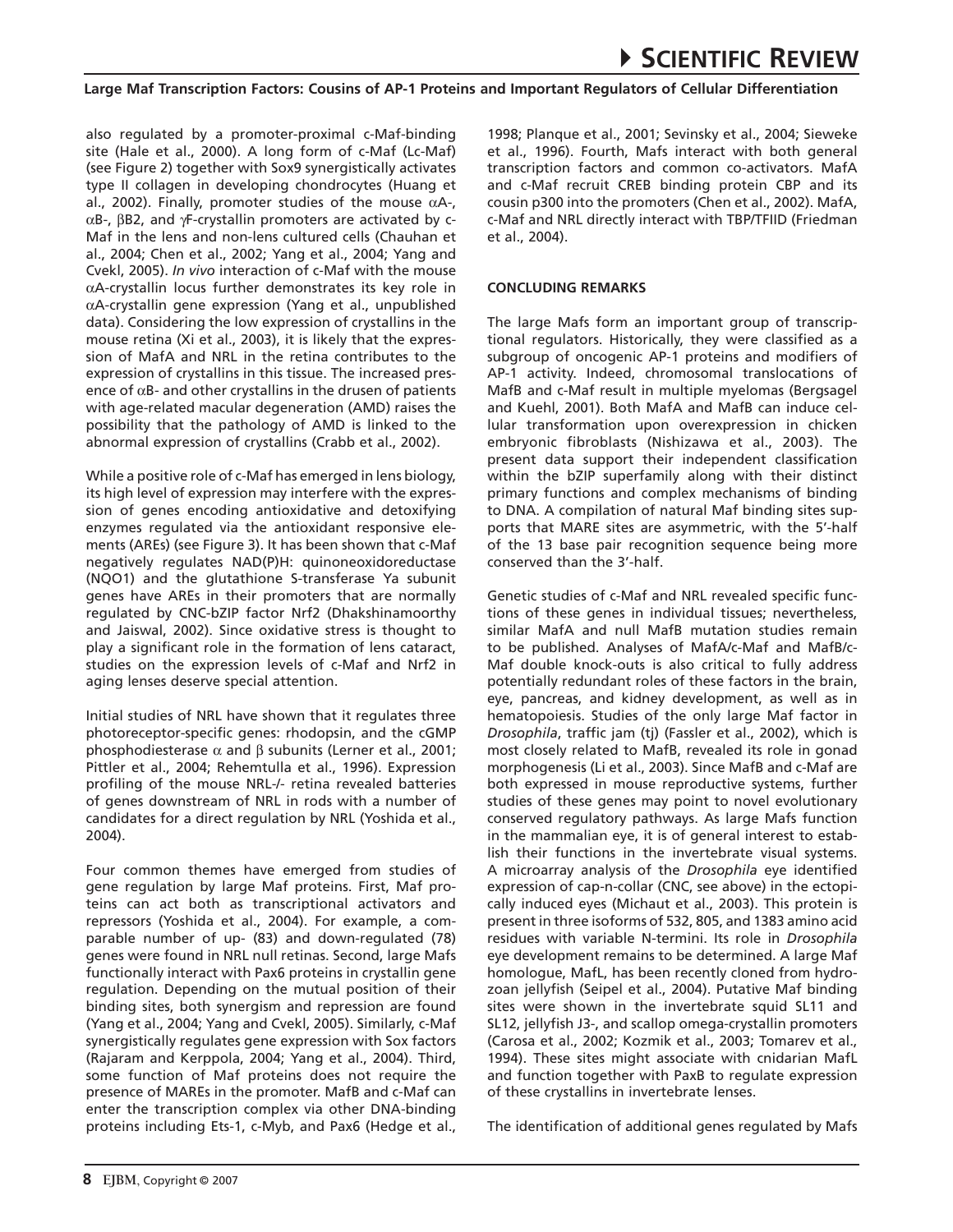using educated guesses, differential gene expression, and chromatin immunoprecipitations (ChIPs) will provide novel clues into the molecular mechanism of this group of proteins. Equally important is the identification of differentiation signals and integration of FGF, Wnt, Shh, and BMP/TGFβ signaling pathways into the regulation of expression and modulation of activities of Mafs at specific stages of development and organogenesis.

#### **Note**

The authors wish to thank Drs. M.P. Felder and L. Wolf for critical reading of the manuscript and Dr. John Greally for helpful suggestions.

Work in the laboratory is supported from grants from the National Eye Institute.

#### **REFERENCES**

Andrews, N.C., Erdjument-Bromage, H., Davidson, M.B., Tempst, P. and Orkin, S.H. (1993) Erythroid transcription factor NF-E2 is a haematopoietic-specific basic-leucine zipper protein. *Nature* **362:**722-728.

Andrisani, O.M. (1999) CREB-mediated transcriptional control. *Crit. Rev. Eukaryot. Gene Expr.* **9:**19-32.

Benkhelifa, S., Provot, S., Lecoq, O., Pouponnot, C., Calothy, G. and Felder-Schmittbuhl, M.P. (1998) mafA, a novel member of the maf proto-oncogene family, displays developmental regulation and mitogenic capacity in avian neuroretina cells. *Oncogene* **17:**247-254.

Benkhelifa, S., Provot, S., Nabais, E., Eychene, A., Calothy, G. and Felder-Schmittbuhl, M.P. (2001) Phosphorylation of MafA is essential for its transcriptional and biological properties. *Mol. Cell Biol.* **21:**4441-4452.

Bergsagel, P.L. and Kuehl, W.M. (2001) Chromosome translocations in multiple myeloma. *Oncogene* **20:**5611-5622.

Bessant, D.A., Payne, A.M., Mitton, K.P., Wang, Q.L., Swain, P.K., Plant, C., Bird, A.C., Zack D,J., Swaroop, A. and Bhattacharya, S.S. (1999) A mutation in NRL is associated with autosomal dominant retinitis pigmentosa. *Nat. Genet.*  **21:**355-356.

Blanchi, B., Kelly, L.M., Viemari, J.C., Lafon, I., Burnet, H., Bevengut, M., Tillmanns, S., Daniel, L., Graf, T., Hilaire, G. and Sieweke, M.H. (2003) MafB deficiency causes defective respiratory rhythmogenesis and fatal central apnea at birth. *Nat. Neurosci.* **6:**1091-1100.

Blank, V. and Andrews, N.C. (1997) The Maf transcription factors: regulators of differentiation. *Trends Biochem. Sci.* **22:**437-441.

Carosa, E., Kozmik, Z., Rall, J.E. and Piatigorsky, J. (2002) Structure and expression of the scallop Omega-crystallin gene. Evidence for convergent evolution of promoter sequences. *J. Biol. Chem.* **277:**656-664.

Chauhan, B.K., Yang, Y., Cveklova, K. and Cvekl, A. (2004) Functional interactions between alternatively spliced forms of Pax6 in crystallin gene regulation and in haploinsufficiency. *Nucleic Acids Res.* **32:**1696-1709.

Chen, Q., Dowhan, D.H., Liang, D., Moore, D.D. and Overbeek, P.A. (2002) CREB-binding protein/p300 co-activation of crystallin gene expression. *J. Biol. Chem.* **277:**24081-24089.

Cissell, M.A., Zhao, L., Sussel, L., Henderson, E. and Stein, R. (2003) Transcription factor occupancy of the insulin gene in vivo. Evidence for direct regulation by Nkx2.2. *J. Biol. Chem.* **278:**751-756.

Coolen, M., Sii-Felice, K., Bronchain, O., Mazabraud, A., Bourrat, F., Retaux, S., Felder-Schmittbuhl, M.P., Mazan, S. and Plouhinec, J.L. (2005) Phylogenomic analysis and expression patterns of large Maf genes in Xenopus tropicalis provide new insights into the functional evolution of the gene family in osteichthyans. *Dev. Genes. Evol.* **215:**327-339.

Cordes, S.P. and Barsh, G.S. (1994) The mouse segmentation gene kr encodes a novel basic domain-leucine zipper transcription factor. *Cell* **79:**1025-1034.

Cowell, I.G. (2002) E4BP4/NFIL3, a PAR-related bZIP factor with many roles. *Bioessays* **24:**1023-1029.

Crabb, J.W., Miyagi, M., Gu, X., Shadrach, K., West, K.A., Sakaguchi, H., Kamei, M., Hasan, A., Yan, L., Rayborn, M.E., Salomon, R.G. and Hollyfield, J.G. (2002) Drusen proteome analysis: an approach to the etiology of age-related macular degeneration. *Proc. Natl. Acad. Sci. U.S.A.* **99:**14682-14687.

Cui, W., Tomarev, S.I., Piatigorsky, J., Chepelinsky, A.B. and Duncan, M.K. (2004) Mafs, Prox1, and Pax6 can regulate chicken betaB1-crystallin gene expression. *J. Biol. Chem.* **279:**11088-11095.

Cvekl, A., Sax, C.M., Bresnick, E.H. and Piatigorsky, J. (1994) A complex array of positive and negative elements regulates the chicken alpha A-crystallin gene: involvement of Pax-6, USF, CREB and/or CREM, and AP-1 proteins. *Mol. Cell. Biol.* **14:**7363-7376.

DePianto, D.J., Blankenship, T.N., Hess, J.F. and FitzGerald, P.G. (2003) Analysis of non-crystallin lens fiber cell gene expression in c-Maf -/- mice. *Mol. Vis.*  **9:**288-294.

Dhakshinamoorthy, S. and Jaiswal, A.K. (2002) c-Maf negatively regulates AREmediated detoxifying enzyme genes expression and anti-oxidant induction. *Oncogene* **21:**5301-5312.

Dlakic, M., Grinberg, A.V., Leonard, D.A. and Kerppola, T.K. (2001) DNA sequence-dependent folding determines the divergence in binding specificities between Maf and other bZIP proteins. *EMBO J.* **20:**828-840.

Doerwald, L., Nijveen, H., Civil, A., van Genesen, S.T. and Lubsen, N.H. (2001) Regulatory elements in the rat betaB2-crystallin promoter. *Exp. Eye. Res.*  **73:**703-710.

Eichmann, A., Grapin-Botton, A., Kelly, L., Graf, T., Le Douarin, N.M., and Sieweke, M. (1997) The expression pattern of the mafB/kr gene in birds and mice reveals that the kreisler phenotype does not represent a null mutant. *Mech. Dev.* **65:**111-122.

Fassler, J., Landsman, D., Acharya, A., Moll, J.R., Bonovich, M. and Vinson, C. (2002) B-ZIP proteins encoded by the Drosophila genome: evaluation of potential dimerization partners. *Genome Res.* **12:**1190-1200.

Friedman, J.S., Khanna, H., Swain, P.K., Denicola, R., Cheng, H., Mitton, K.P., Weber, C.H., Hicks, D. and Swaroop, A. (2004) The minimal transactivation domain of the basic motif-leucine zipper transcription factor NRL interacts with TATA-binding protein. *J. Biol. Chem.* **279:**47233-472

Fujiwara, K.T., Kataoka, K. and Nishizawa, M. (1993) Two new members of the maf oncogene family, mafK and mafF, encode nuclear b-Zip proteins lacking putative trans-activator domain. *Oncogene* **8:**2371-2380.

Hai, T. and Hartman, M.G. (2001) The molecular biology and nomenclature of the activating transcription factor/cAMP responsive element binding family of transcription factors: activating transcription factor proteins and homeostasis. *Gene* **273:**1-11.

Hale, T.K., Myers, C., Maitra, R., Kolzau, T., Nishizawa, M. and Braithwaite, A.W. (2000) Maf transcriptionally activates the mouse p53 promoter and causes a p53-dependent cell death. *J. Biol. Chem.* **275:**17991-17999.

Hedge, S.P., Kumar, A., Kurschner, C. and Shapiro, L.H. (1998) c-Maf interacts with c-Myb to regulate transcription of an early myeloid gene during differentiation. *Mol. Cell. Biol.* **18:**2729-2737.

Hicks, M.R., Al-Mehairi, S.S. and Sinclair, A.J. (2003) The zipper region of Epstein-Barr virus bZIP transcription factor Zta is necessary but not sufficient to direct DNA binding. *J. Virol.* **77:**8173-8177.

Ho, I.C., Hodge, M.R., Rooney, J.W. and Glimcher, L.H. (1996) The proto-oncogene c-maf is responsible for tissue-specific expression of interleukin-4. *Cell*  **85:**973-83.

Huang, W., Lu, N., Eberspaecher, H. and De Crombrugghe, B. (2002) A new long form of c-Maf cooperates with Sox9 to activate the type II collagen gene. *J. Biol. Chem.* **277:**50668-50675.

Ishibashi, S. and Yasuda, K. (2001) Distinct roles of maf genes during Xenopus lens development. *Mech. Dev.* **101:**155-166.

Izquierdo, L.A., Barros, D.M., Vianna, M.R., Coitinho, A., deDavid, E., Silva, T.,<br>Choi, H., Moletta, B., Medina, J.H. and Izquierdo, I. (2002) Molecular pharmacological dissection of short- and long-term memory. *Cell. Mol. Neurobiol.*  **22:**269-287.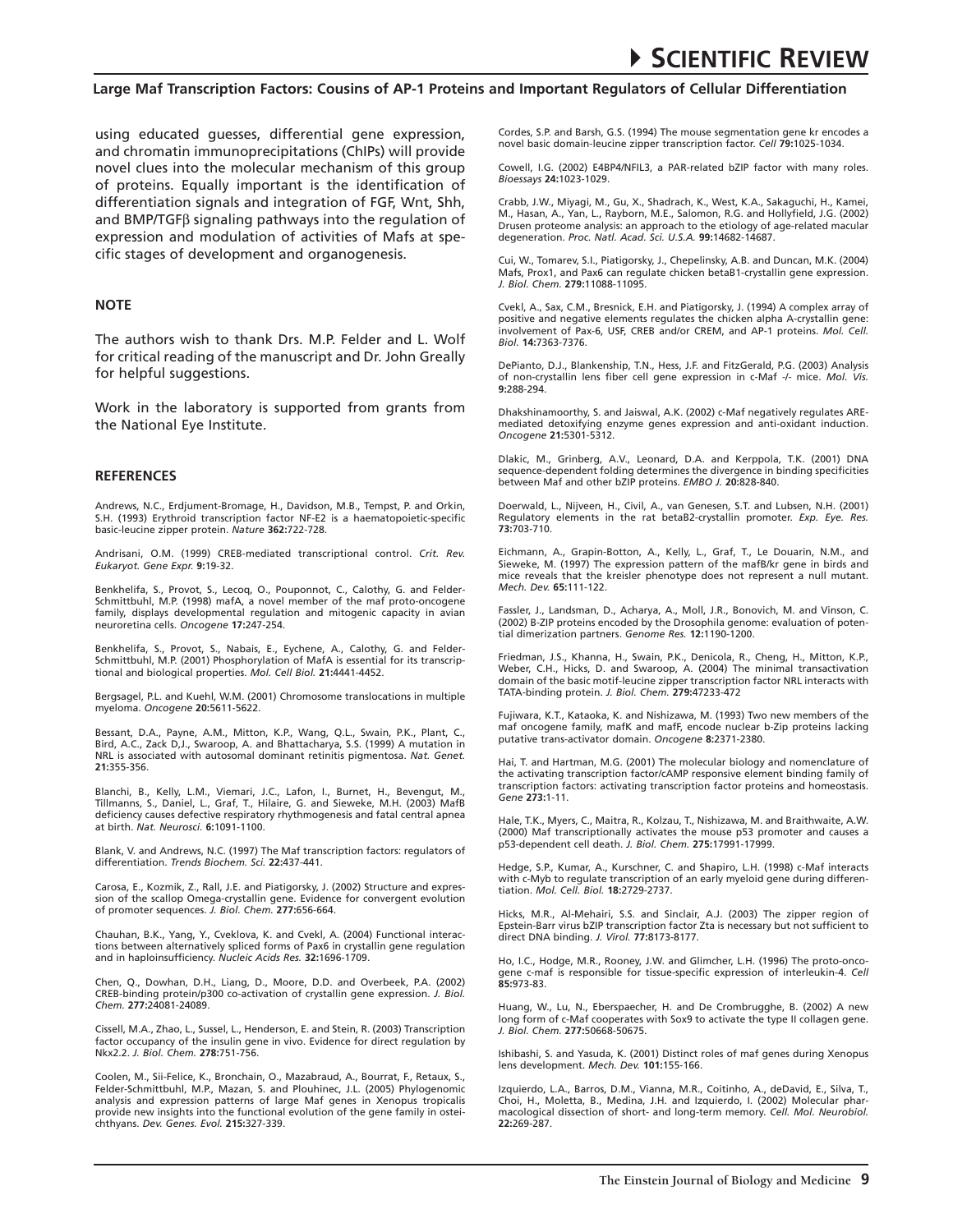Jamieson, R.V., Munier, F., Balmer, A., Farrar, N., Perveen, R. and Black GC (2003) Pulverulent cataract with variably associated microcornea and iris coloboma in a MAF mutation family. *Br. J. Ophthalmol.* **87:**411-412.

Jochum, W., Passegue, E. and Wagner, E.F. (2001) AP-1 in mouse development and tumorigenesis. *Oncogene* **20:**2401-2412.

Kataoka, K., Fujiwara, K.T., Noda, M. and Nishizawa, M. (1994a) MafB, a new Maf family transcription activator that can associate with Maf and Fos but not with Jun. *Mol. Cell. Biol.* **14:**7581-7591.

Kataoka, K., Han, S.I., Shioda, S., Hirai, M., Nishizawa, M. and Handa, H. (2002) MafA is a glucose-regulated and pancreatic beta-cell-specific transcriptional activator for the insulin gene. *J. Biol. Chem.* **277:**49903-49910.

Kataoka, K., Igarashi, K., Itoh, K., Fujiwara, K.T., Noda, M., Yamamoto, M. and Nishizawa, M. (1995) Small Maf proteins heterodimerize with Fos and may act as competitive repressors of the NF-E2 transcription factor. *Mol. Cell. Biol.*  **15:**2180-2190.

Kataoka, .K, Nishizawa, M. and Kawai, S. (1993) Structure-function analysis of the maf oncogene product, a member of the b-Zip protein family. *J. Virol.*  **67:**2133-2141.

Kataoka, K., Noda, M. and Nishizawa, M. (1994b) Maf nuclear oncoprotein recognizes sequences related to an AP-1 site and forms heterodimers with both Fos and Jun. *Mol. Cell. Biol.* **14:**700-712.

Kataoka, K., Shioda, S., Ando, K., Sakagami, K., Handa, H. and Yasuda, K. (2004) Differentially expressed Maf family transcription factors, c-Maf and MafA, activate glucagon and insulin gene expression in pancreatic islet alpha- and beta-cells. *J. Mol. Endocrinol.* **32:**9-20.

Kawauchi, S., Takahashi, S., Nakajima, O., Ogino, H., Morita, M., Nishizawa, M., Yasuda, K. and Yamamoto, M. (1999) Regulation of lens fiber cell differentiation by transcription factor c-Maf. *J. Biol. Chem.* **274:**19254-19260.

Kerppola, T.K. and Curran, T. (1994a) A conserved region adjacent to the basic domain is required for recognition of an extended DNA binding site by Maf/Nrl family proteins. *Oncogene* **9:**3149-3158.

Kerppola, T.K. and Curran, T. (1994b) Maf and Nrl can bind to AP-1 sites and form heterodimers with Fos and Jun. *Oncogene* **9:**675-684.

Kim, J.I., Li, T., Ho, I.C., Grusby, M.J. and Glimcher, L.H. (1999) Requirement for the c-Maf transcription factor in crystallin gene regulation and lens development. *Proc. Natl. Acad. Sci. U.S.A.* **96:**3781-3785.

Kozmik, Z., Daube, M., Frei, E., Norman, B., Kos, L., Dishaw, L.J., Noll, M. and Piatigorsky, J. (2003) Role of Pax genes in eye evolution: a cnidarian PaxB gene uniting Pax2 and Pax6 functions. *Dev. Cell.* **5:**773-785.

Kurschner, C. and Morgan, J.I. (1995) The maf proto-oncogene stimulates transcription from multiple sites in a promoter that directs Purkinje neuron-specific gene expression. *Mol. Cell. Biol.* **15:**246-254.

Landschulz, W.H., Johnson, P.F. and McKnight, S.L. (1988) The leucine zipper: a hypothetical structure common to a new class of DNA binding proteins. *Science*  **240:**1759-1764.

Lang, R.A. (2004) Pathways regulating lens induction in the mouse. *Int. J. Dev. Biol.* **48:**783-791.

Lecoin, L., Sii-Felice, K., Pouponnot, C., Eychene, A. and Felder-Schmittbuhl, M.P. (2004) Comparison of maf gene expression patterns during chick embryo development. *Gene Expr. Patterns* **4:**35-46.

Lerner, L.E., Gribanova, Y.E., Ji, M., Knox BE, and Farber DB (2001) Nrl and Sp nuclear proteins mediate transcription of rod-specific cGMP-phosphodiesterase beta-subunit gene: involvement of multiple response elements. *J. Biol. Chem.*  **276:**34999-35007.

Li, M.A., Alls, J.D., Avancini, R.M., Koo, K. and Godt, D. (2003) The large Maf factor Traffic Jam controls gonad morphogenesis in Drosophila. *Nat. Cell. Biol.*  **5:**994-1000.

Liu, J.L. and Kung, H.J. (2000) Marek's disease herpesvirus transforming protein MEQ: a c-Jun analogue with an alternative life style. *Virus Genes* **21:**51-64.

Liu, Q., Ji, X., Breitman, M.L., Hitchcock, P.F. and Swaroop, A. (1996) Expression of the bZIP transcription factor gene Nrl in the developing nervous system. *Oncogene* **12:**207-211.

Lyon, M.F., Jamieson, R.V., Perveen, R., Glenister, P.H., Griffiths, R., Boyd, Y.,<br>Glimcher, L.H., Favor, J., Munier, F.L. and Black, G.C. (2003) A dominant muta-<br>tion within the DNA-binding domain of the bZIP transcriptio causes murine cataract and results in selective alteration in DNA binding. *Hum. Mol. Genet.* **12:**585-594.

MacLean, H.E., Kim, J.I., Glimcher, M.J., Wang, J., Kronenberg, H.M. and Glimcher, L.H. (2003) Absence of transcription factor c-Maf causes abnormal terminal differentiation of hypertrophic chondrocytes during endochondral bone development. *Dev. Biol.* **262:**51-63.

McAvoy, J.W., Chamberlain, C.G., de Iongh, R.U., Richardson, N.A. and Lovicu, F.J. (1991) The role of fibroblast growth factor in eye lens development. *Ann. N.Y. Acad. Sci.* **638:**256-274.

Mears, A.J., Kondo, M., Swain, P.K., Takada, Y., Bush, R.A., Saunders, T.L., Sieving, P.A. and Swaroop, A. (2001) Nrl is required for rod photoreceptor development. *Nat. Genet.* **29:**447-452.

Messina, D.N., Glasscock, J., Gish, W. and Lovett, M. (2004) An ORFeome-based analysis of human transcription factor genes and the construction of a microarray to interrogate their expression. *Genome Res.* **14:**2041-2047.

Michaut, L., Flister, S., Neeb, M., White, K.P., Certa, U. and Gehring, W.J. (2003) Analysis of the eye developmental pathway in Drosophila using DNA microar-rays. *Proc. Natl. Acad. Sci. U.S.A.* **100:**4024-4029.

Mitton, K.P., Swain, P.K., Chen, S., Xu, S., Zack, D.J. and Swaroop, A. (2000) The leucine zipper of NRL interacts with the CRX homeodomain. A possible mechanism of transcriptional synergy in rhodopsin regulation. *J. Biol. Chem.*  **275:**29794-29799.

Moens, C.B., Cordes, S.P., Giorgianni, M.W., Barsh, G.S. and Kimmel, C.B. (1998) Equivalence in the genetic control of hindbrain segmentation in fish and mouse. *Development* **125:**381-391.

Mohler, J., Vani, K., Leung, S. and Epstein, A. (1991) Segmentally restricted, cephalic expression of a leucine zipper gene during Drosophila embryogenesis. *Mech. Dev.* **34:**3-9.

Motohashi, H., O'Connor, T., Katsuoka, F., Engel, J.D. and Yamamoto, M. (2002) Integration and diversity of the regulatory network composed of Maf and CNC families of transcription factors. *Gene* **294:**1-12.

Motohashi, H., Shavit, J.A., Igarashi, K., Yamamoto, M. and Engel, J.D. (1997) The world according to Maf. *Nucleic Acids Res.* **25:**2953-2959.

Nishizawa, M., Kataoka, K., Goto, N., Fujiwara, K.T. and Kawai, S. (1989) v-maf, a viral oncogene that encodes a "leucine zipper" motif. *Proc. Natl. Acad. Sci. U.S.A.* **86:**7711-7715.

Nishizawa, M., Kataoka, K. and Vogt, P.K. (2003) MafA has strong cell transforming ability but is a weak transactivator. *Oncogene* **22:**7882-7890.

Ochi, H., Ogino, H., Kageyama, Y. and Yasuda, K. (2003) The stability of the lens-specific Maf protein is regulated by fibroblast growth factor (FGF)/ERK signaling in lens fiber differentiation. *J. Biol. Chem.* **278:**537-544.

Ogino, H. and Yasuda, K. (1998) Induction of lens differentiation by activation of a bZIP transcription factor, L-Maf. *Science* **280:**115-118.

Olbrot, M., Rud, J., Moss, L.G. and Sharma, A. (2002) Identification of beta-cellspecific insulin gene transcription factor RIPE3b1 as mammalian MafA. *Proc. Natl. Acad. Sci. U.S.A.* **99:**6737-6742.

Pittler, S.J., Zhang, Y., Chen, S., Mears, A.J., Zack, D.J., Ren, Z., Swain, P.K., Yao, S., Swaroop, A. and White, J.B. (2004) Functional analysis of the rod photoreceptor cGMP phosphodiesterase alpha-subunit gene promoter: Nrl and Crx are required for full transcriptional activity. *J. Biol. Chem.* **279:**19800-19807.

Planque, N., Leconte, L., Coquelle, F.M., Benkhelifa, S., Martin, P., Felder-Schmittbuhl, M.P. and Saule, S. (2001) Interaction of Maf transcription factors with Pax-6 results in synergistic activation of the glucagon promoter. *J. Biol. Chem.* **276:**35751-35760.

Rajaram, N. and Kerppola, T.K. (2004) Synergistic transcription activation by Maf and Sox and their subnuclear localization are disrupted by a mutation in Maf that causes cataract. *Mol. Cell. Biol.* **24:**5694-5709.

Ramji, D.P. and Foka, P. (2002) CCAAT/enhancer-binding proteins: structure, function and regulation. *Biochem. J.* **365:**561-575.

Rehemtulla, A., Warwar, R., Kumar, R., Ji, X., Zack, D.J. and Swaroop, A. (1996) The basic motif-leucine zipper transcription factor Nrl can positively regulate rhodopsin gene expression. *Proc. Natl. Acad. Sci. U.S.A.* **93:**191-195.

Reza, H.M. and Yasuda, K. (2004) Roles of Maf family proteins in lens development. *Dev. Dyn.* **229:**440-448.

Ring, B.Z., Cordes, S.P., Overbeek, P.A. and Barsh, G.S. (2000) Regulation of mouse lens fiber cell development and differentiation by the Maf gene. *Development* **127:**307-317.